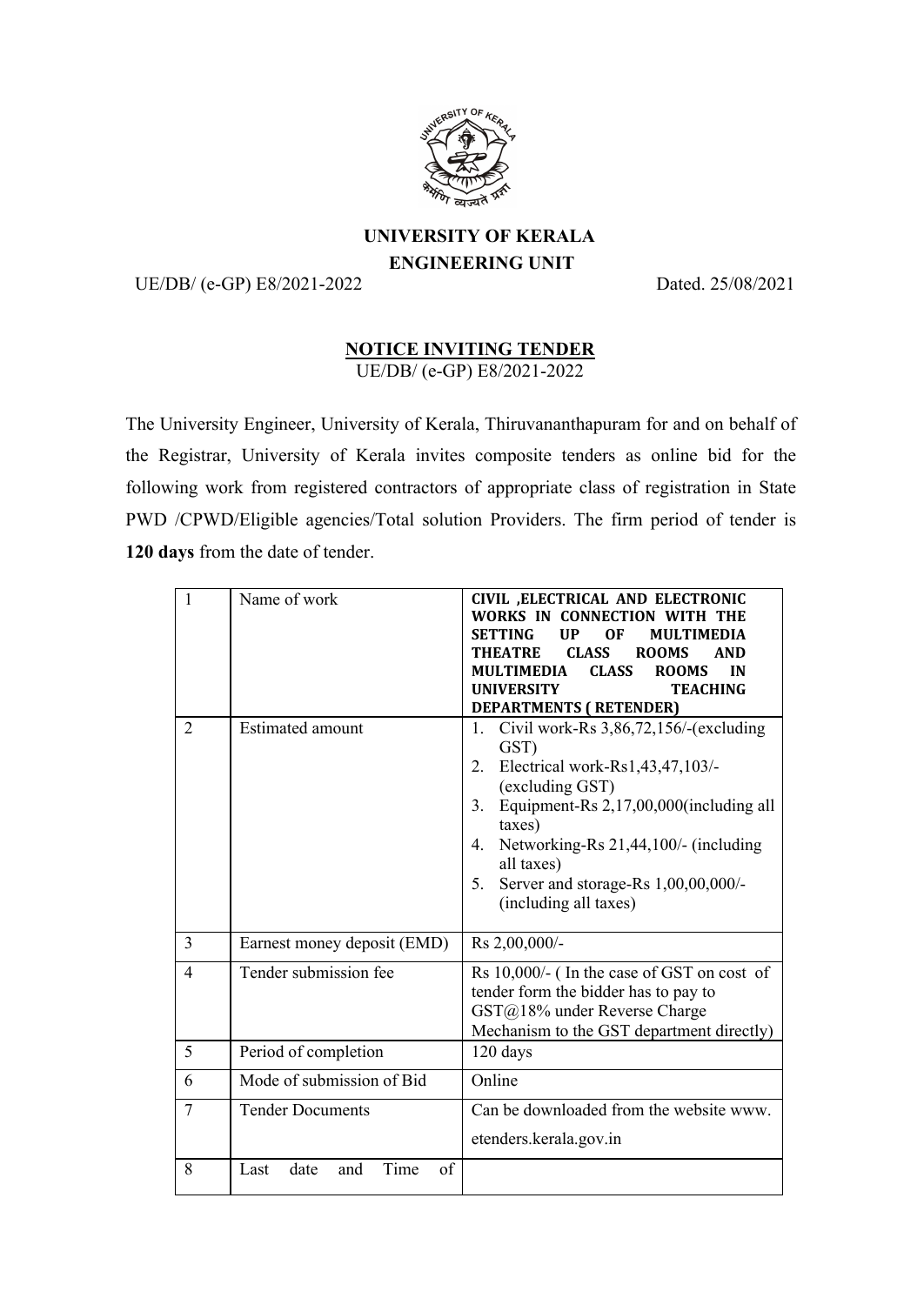|            | submission<br>$of$ <sup>-</sup><br>tenders<br>by<br>online | 10.09.2021, 3.30 pm                           |
|------------|------------------------------------------------------------|-----------------------------------------------|
|            |                                                            |                                               |
| 9          | of<br>Time<br>date<br>and<br>Last                          |                                               |
|            | submission<br>of relevant                                  | 13.09.2021, 3.30 pm                           |
|            |                                                            |                                               |
|            | documents by speed post                                    |                                               |
| 10         | Date, time and venue of pre-bid                            | 03.09.2021,11 am at Office of The             |
|            | meeting                                                    | Registrar SH Campus, Palayam,                 |
|            |                                                            | Thiruvanathapuram.                            |
|            |                                                            | Phone no. 0471-2305631                        |
| 11         | Date and time of opening of                                | 13.09.2021, 4.00 pm                           |
|            | Technical bid                                              |                                               |
|            |                                                            |                                               |
|            |                                                            |                                               |
| 12         | Date and time of opening of                                | Will be intimated after Technical             |
|            | financial bid                                              | bid evaluation.                               |
|            |                                                            |                                               |
| $\vert$ 13 | Class of contractor                                        | 1. Composite category of PWD/CPWD/A           |
|            |                                                            |                                               |
|            |                                                            | class Civil contractor/Eligible agency /Total |
|            |                                                            | solution provider                             |
|            |                                                            | 2. The bidder/Joint Ventured firm should      |
|            |                                                            | have PWD A class electrical license with      |
|            |                                                            | experience in HT installation.                |
|            |                                                            |                                               |

All relevant documents can be downloaded in A4 plain size paper free of cost from the website www.etenders.kerala.gov.in. **Duly filled up and signed documents as mentioned below should also be sent to the Registrar, University of Kerala Palayam Thiruvananthapuram** , pin- 695034,by speed post so as to reach before the date and time specified. The cover containing the documents should super scribe the name of work, tender number, and last date of submission of tender. Documents to be submitted along with bid through online/speed post.

| SI.No | Through online                                                   | Through speed post                                               |
|-------|------------------------------------------------------------------|------------------------------------------------------------------|
|       |                                                                  |                                                                  |
|       |                                                                  | Packet 1                                                         |
|       | Scanned copy of duly filled check Duly filled Check List<br>List |                                                                  |
| 2.    |                                                                  | Scanned copy of valid Company Copy of valid Company registration |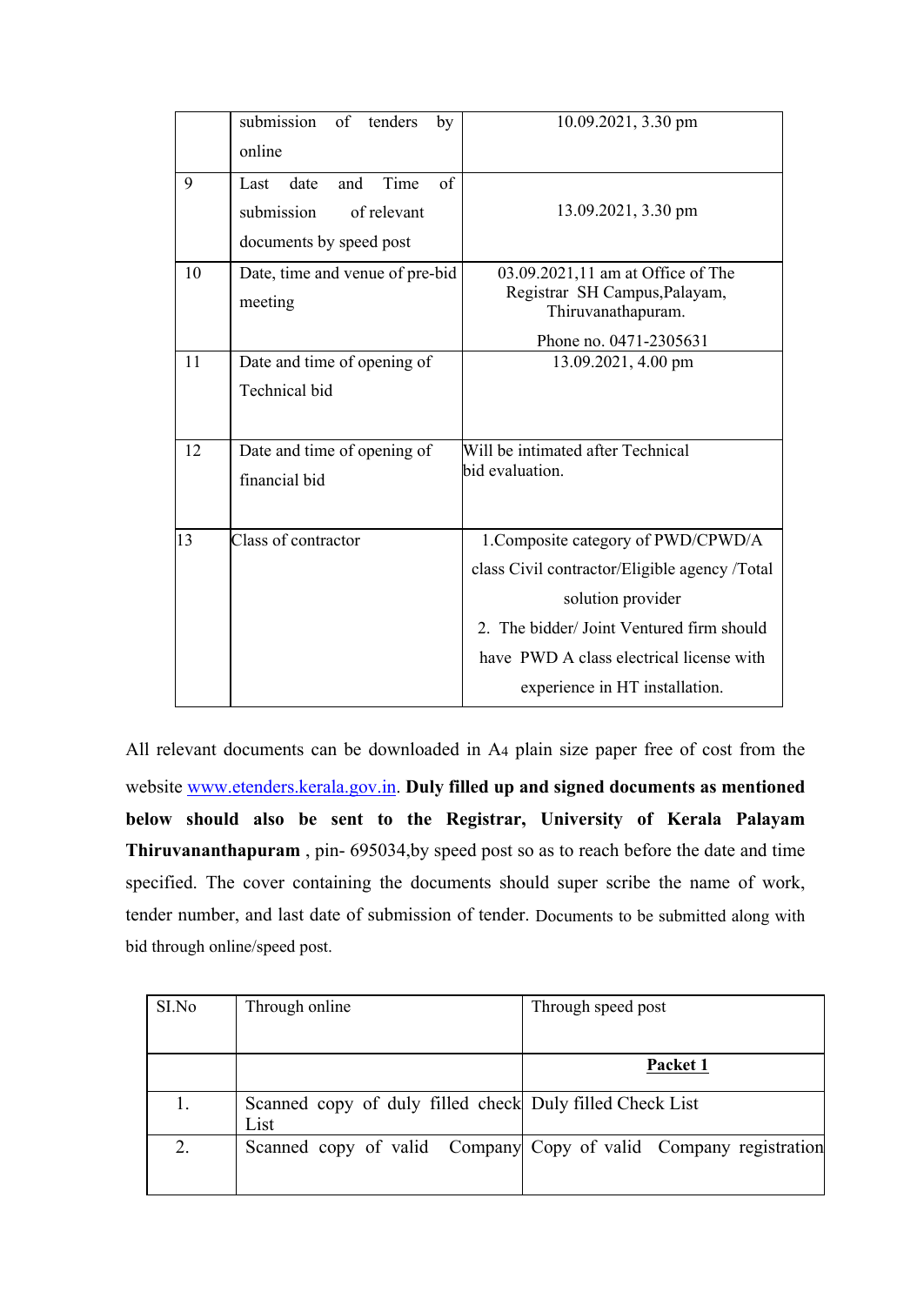|                |                                                                                                                                                                                                                | registration certificate/ A class Civil certificate/ A class Civil contractor                                                                                                                                                                                                                                                                                                                                             |
|----------------|----------------------------------------------------------------------------------------------------------------------------------------------------------------------------------------------------------------|---------------------------------------------------------------------------------------------------------------------------------------------------------------------------------------------------------------------------------------------------------------------------------------------------------------------------------------------------------------------------------------------------------------------------|
|                | license<br>contractor<br>PWD/CPWD                                                                                                                                                                              | from license from PWD/CPWD attested by<br>a Gazetted Officer                                                                                                                                                                                                                                                                                                                                                              |
| 3 <sub>1</sub> | electrical license with experience in license with experience in<br>HT installation of the bidder/ Joint installation<br>Ventured firm                                                                         | Scanned copy of PWD A class Copy of PWD A class electrical<br>- HT<br>of the bidder/ Joint<br>Ventured firm attested by a Gazetted<br>Officer                                                                                                                                                                                                                                                                             |
| 4.             | details                                                                                                                                                                                                        | Scanned copy of PAN & GST Copy of PAN & GST details attested<br>by a Gazetted Officer                                                                                                                                                                                                                                                                                                                                     |
| 5.             | Scanned copy of tender cost and Tender cost and EMD details<br><b>EMD</b> details                                                                                                                              |                                                                                                                                                                                                                                                                                                                                                                                                                           |
| 6.             | Scanned<br>equipment, for<br>electrical,<br>AV<br>networking and server.                                                                                                                                       | copy of experience Copy of experience certificate from<br>certificate from Clients for the civil, Clients attested by a Gazetted Officer<br>the<br>civil,<br>electrical,<br><b>AV</b><br>equipments, networking and server.                                                                                                                                                                                               |
| 7.             | Scanned copy of component wise Copy<br>performance reports of the bidder performance reports<br>electrical,<br>equipment,<br>AV<br>networking and server.                                                      | of<br>component<br>wise<br>of the<br>and the joint venture firm (if any), bidder and the joint venture firm (if<br>as prescribed in Form-E for the any), as prescribed in Form-E for the<br>works referred in Form C duly works referred in Form C duly issued<br>issued by the client for the civil, by the client attested by a Gazetted<br>Officer for the civil, electrical, AV<br>equipments, networking and server. |
| 8.             | Scanned copy of Duly filled e- Duly filled e-payment requisition.<br>payment requisition.                                                                                                                      |                                                                                                                                                                                                                                                                                                                                                                                                                           |
| 9.             | Scanned copy of average annual Copy of average annual financial<br>financial turnover and solvency<br>certificate as in Form A and B.                                                                          | turnover and solvency certificate as in<br>Form A and B attested by a Gazette<br>Officer.                                                                                                                                                                                                                                                                                                                                 |
| 10.            | Scanned copy of list of completed Copy of list of completed works in<br>works in Form C.                                                                                                                       | Form C attested by a Gazetted Officer                                                                                                                                                                                                                                                                                                                                                                                     |
| 11.            | Scanned copy of<br>list<br>of<br>projects under execution/awarded<br>in Form<br>$D$ .                                                                                                                          | Copy of list of projects under<br>execution/awarded in Form D<br>attested by a Gazetted Officer.                                                                                                                                                                                                                                                                                                                          |
| 12.            | Scanned copy of Organization Organization setup in Form F and<br>in Form F and Form G<br>setup<br>mentioning the experience<br>and<br>qualification of the<br>staff<br>and<br>manpower of the bidder and joint | Form G mentioning the experience<br>and qualification of the staff and<br>manpower of the bidder and joint<br>venture firm separately in civil,<br>electrical,<br>AV<br>equipments,                                                                                                                                                                                                                                       |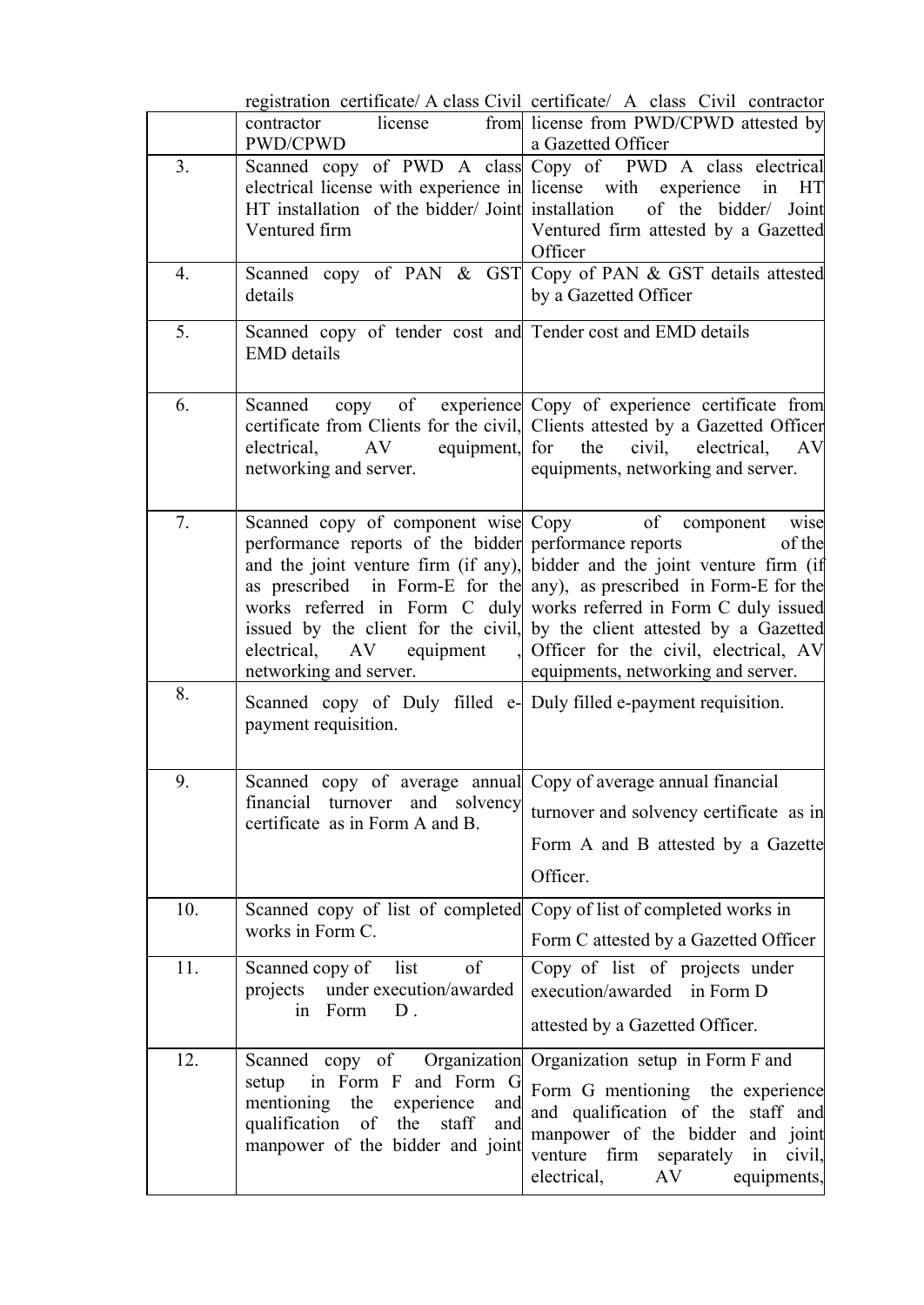|     | venture firm separately in civil,                                                                                                                                                                                    |                                                                                                                                                                                                                                                                                                                                                                                                          |
|-----|----------------------------------------------------------------------------------------------------------------------------------------------------------------------------------------------------------------------|----------------------------------------------------------------------------------------------------------------------------------------------------------------------------------------------------------------------------------------------------------------------------------------------------------------------------------------------------------------------------------------------------------|
|     | electrical,<br>AV<br>Networking and virtualization field.                                                                                                                                                            | equipments, Networking and virtualization field.                                                                                                                                                                                                                                                                                                                                                         |
| 13. | Scanned copy of Details of Joint Details of Joint Venture firm if any<br>Venture firm if any                                                                                                                         |                                                                                                                                                                                                                                                                                                                                                                                                          |
| 14. | lead partner signed by all partners                                                                                                                                                                                  | Scanned copy of MoU / Consortium MoU / Consortium agreement signed<br>agreement signed between bidder and between bidder and Joint Venture firm (in<br>Joint Venture firm. Scanned copy of priginal). A valid power of attorney in the<br>a valid power of attorney in the name of hame of lead partner signed by all partners<br>(in original)                                                          |
| 15. | Scanned copy of Self declaration Self declaration<br>blacklisted<br>regarding<br>not<br>in<br>India/Abroad for last 7years for the<br>bidder and Joint Venture firm if any.                                          | regarding<br>not<br>blacklisted in India/Abroad for last<br>7 years. (in original) for the bidder and<br>Joint Venture firm if any                                                                                                                                                                                                                                                                       |
| 16. | requires for tender acceptance.                                                                                                                                                                                      | Scanned copy of other certificates Copy of other certificates requires for<br>tender acceptance.                                                                                                                                                                                                                                                                                                         |
|     |                                                                                                                                                                                                                      | <b>Networking</b><br>Packet 2 (AV)<br>and<br><b>Equipments</b> )                                                                                                                                                                                                                                                                                                                                         |
| 17. | Scanned copy of non priced BoM<br>with make and model of the items to<br>be supplied (In Format AV1) for a)                                                                                                          | Signed Copy of non priced BoM with<br>make and model of the items to be<br>supplied (In Format AV1) for a)<br>Networking b) AV Equipment                                                                                                                                                                                                                                                                 |
|     | Networking b) AV Equipment                                                                                                                                                                                           |                                                                                                                                                                                                                                                                                                                                                                                                          |
| 18. | Scanned<br>copy<br>technical<br>the<br>required. (In Format AV2) for AV AV2) for AV Equipment<br>Equipment                                                                                                           | of compliance Signed Copy of compliance statement<br>statement specifying compliance to specifying compliance to the technical<br>specification specification required (In Format                                                                                                                                                                                                                        |
| 19. | Projectors,<br>Mixer,<br>Speakers,<br>Computers,<br>podium, camera. (In Format AV3)                                                                                                                                  | Scanned copy of MAF for Switches, Signed Copy of MAF for Switches,<br>Amplifier, Projectors,<br>Amplifier,<br>Mixer,<br>Digital Speakers, Computers, Digital podium,<br>camera.                                                                                                                                                                                                                          |
| 20. | Scanned copy of OEM sales and<br>support offices/ service by OEM /<br>Authorised dealer/Bidder (In Format<br>for Switches, Projectors,<br>AV4)<br>Mixer, Amplifier, Speakers, Co.<br>mputers, Digital podium, camera | Signed Copy of OEM sales and<br>support offices/ service by OEM /<br>Authorised dealer/Bidder (In Format<br>AV4) for Switches, Projectors, Mixer,<br>Amplifier,<br>Speakers,<br>Computers,<br>Digital podium, camera                                                                                                                                                                                     |
| 21. | Scanned copy of Self Affidavit Signed Copy of<br>years by<br>Switches,<br>Projectors,<br>Amplifier,<br>Digital podium, camera                                                                                        | Self Affidavit<br>regarding "operation of OEM in the regarding "operation of OEM in the<br>Indian market for at least 10 Indian market for at least 10 years" by<br>OEM / Authorised OEM / Authorised dealer/Bidder (In<br>dealer/Bidder (In Format AV5) for Format AV5) for Switches, Projectors,<br>Mixer, Mixer,<br>Amplifier,<br>Speakers,<br>Speakers, Computers, Computers, Digital podium, camera |
|     |                                                                                                                                                                                                                      | <b>Packet 3 (Server and Virtualization)</b>                                                                                                                                                                                                                                                                                                                                                              |